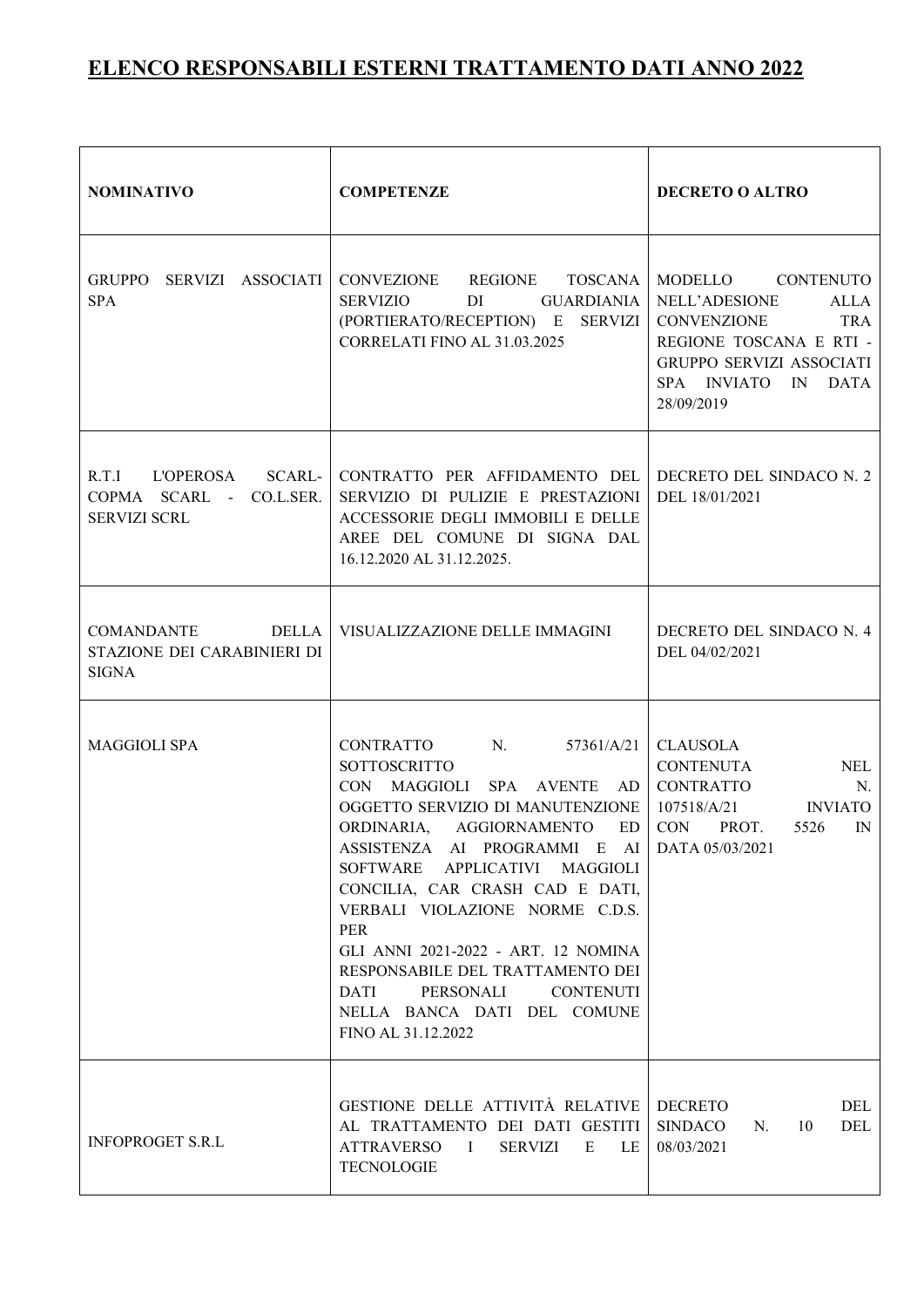| KIBERNETES SRL                                                                                                                            | CONTRATTO<br>DI MANUTENZIONE,<br>AGGIORNAMENTO ED ASSISTENZA AI<br>PROGRAMMI APPLICATIVI IN USO AI<br><b>SERVIZI</b><br><b>DEMOGRAFICI</b><br>PE DEMOGRAFICI,<br><b>SUPPORTO</b><br>ASSISTENZA OPERATIVA, ATTIVAZIONE<br>MUNICIPIO VIRTUALE CON SPID ED<br>INTEGRAZIONE APP IO PER GLI ANNI<br>2021-2022-2023                                                                                                                                                                                                                                                                                                                               | <b>DECRETO</b><br>DEL<br><b>SINDACO</b><br>N.<br>11<br>DEL<br>16/03/2021                                                                                                                                                                                                                  |  |  |
|-------------------------------------------------------------------------------------------------------------------------------------------|---------------------------------------------------------------------------------------------------------------------------------------------------------------------------------------------------------------------------------------------------------------------------------------------------------------------------------------------------------------------------------------------------------------------------------------------------------------------------------------------------------------------------------------------------------------------------------------------------------------------------------------------|-------------------------------------------------------------------------------------------------------------------------------------------------------------------------------------------------------------------------------------------------------------------------------------------|--|--|
| ADS SPA                                                                                                                                   | CONTRATTO<br>DI and the state of the state of the state of the state of the state of the state of the state of the state of the state of the state of the state of the state of the state of the state of the state of the state of the sta<br>ASSISTENZA,<br>SUPPORTO,<br><b>AGGIORNAMENTO</b><br>E<br>MANUTENZIONE<br><b>EVOLUTIVA</b><br>DEI<br>SOFTWAR RELATIVI AL BILANCIO,<br><b>ALLE</b><br><b>INFRASTRUTTURE</b><br>E<br>TECNOLOGIE,<br>ALLA<br>PROGRAMMAZIONE E CONTROLLO,<br>ALLE<br>RISORSE UMANE<br>ED<br>ALLA<br>ORGANIZZAZIONE,<br><b>SMART</b><br>LOGISTIC E AL CONTO CORRENTE<br>SERVIZI PER IL TRIENNIO 2021-2022-<br>2023 | <b>DECRETO</b><br>DEL<br><b>SINDACO</b><br>N.<br>DEL<br>12<br>17/03/2021<br>$\boldsymbol{+}$<br><b>DECRETO</b><br>DEL<br><b>SINDACO</b><br>14<br>DEL<br>N.<br>29/03/2021<br><b>RETTIFICA</b><br><b>ED</b><br><b>INTEGRAZIONE</b><br>AL<br><b>DECRETO</b><br>N.<br>12<br>DEL<br>17/03/2021 |  |  |
| <b>RTI</b><br><b>CONSILIA</b><br><b>CFO</b><br>S.R.L<br>$\Delta \sim 10^4$<br>S.r.l.<br>Sources<br>$\sim 100$<br>Ergocenter Italia S.r.l. | CONTRATTO IN CONVENZIONE CONSIP<br>PER LA PRESTAZIONE DEI SERVIZI<br>RELATIVI ALLA GESTIONE INTEGRATA<br>DELLA SALUTE E SICUREZZA SUI<br>LUOGHI DI LAVORO PER LE PUBBLICHE<br>AMMINISTRAZIONI DAL 18.03.2021 AL<br>17.03.2024                                                                                                                                                                                                                                                                                                                                                                                                               | <b>DECRETO</b><br>DEL<br><b>SINDACO</b><br>N.<br>DEL<br>13<br>17/03/2021                                                                                                                                                                                                                  |  |  |
| CONSORZIO CO&SO                                                                                                                           | <b>GESTIONE DEI SERVIZI POMERIDIANI E</b><br>SUPPORTO FUNZIONALE PRESSO NIDO<br>INFANZIA IL TRENINO DEL COMUNE DI<br><b>SIGNA</b>                                                                                                                                                                                                                                                                                                                                                                                                                                                                                                           | <b>COMUNICAZIONE PEC N. 527</b><br>DEL 25/03/2021                                                                                                                                                                                                                                         |  |  |
| <b>ESTRACOM SPA</b>                                                                                                                       | REALIZZAZIONE DI 5 AREE PUBBLICHE<br>WIFI 4EU SUL TERRITORIO DI SIGNA -<br>TRIENNIO 2021-2024 FINO AL 23.12.2024                                                                                                                                                                                                                                                                                                                                                                                                                                                                                                                            | <b>DECRETO</b><br>DEL<br><b>SINDACO</b><br>15<br>DEL<br>N.<br>06/04/2021 + DECRETO DEL<br>18<br><b>SINDACO</b><br>N.<br><b>DEL</b><br>19.04.2021<br>RETTIFICA<br>AL<br><b>DECRETO</b><br>N.<br>15<br>DEL<br>06/04/2021                                                                    |  |  |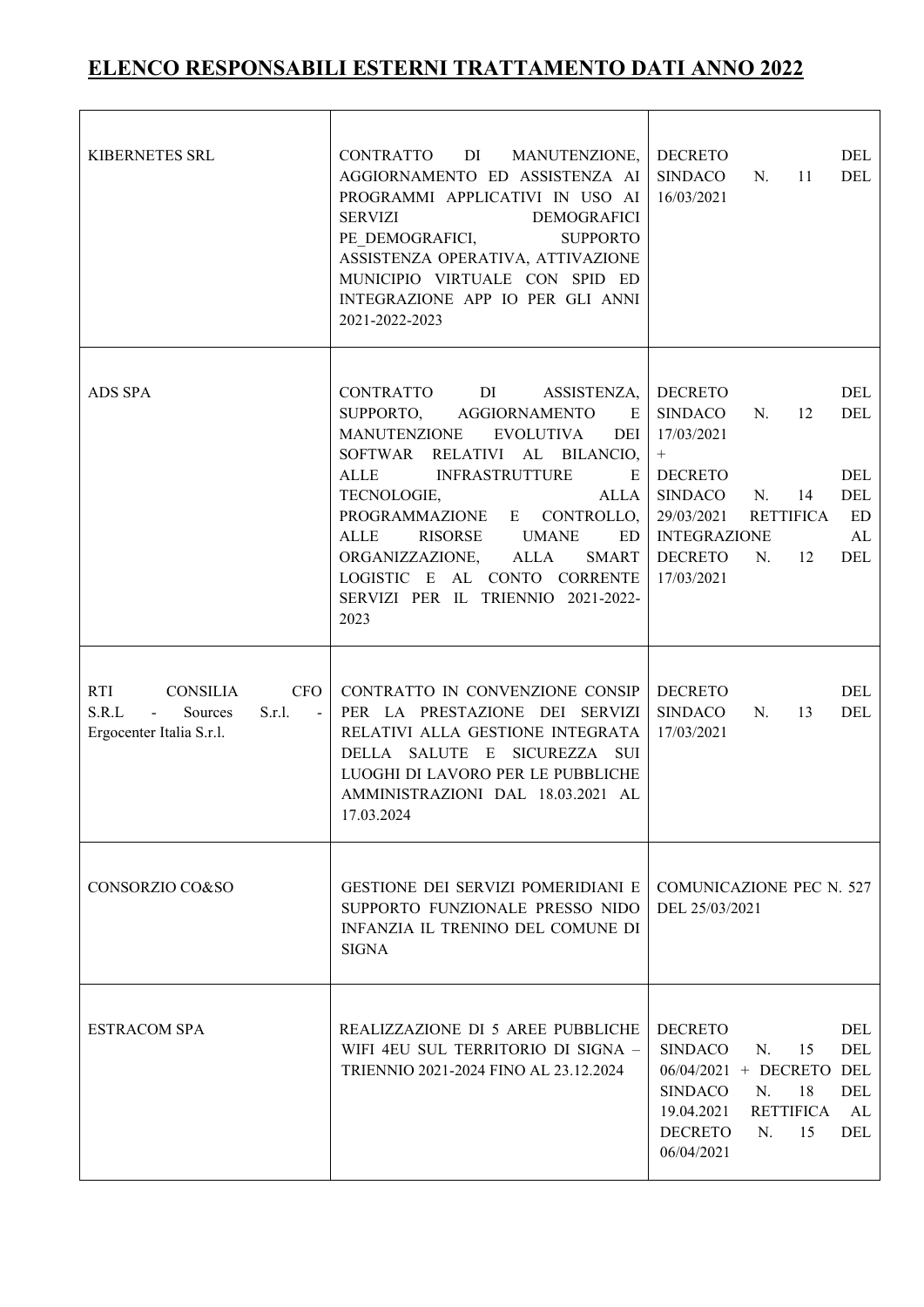| <b>MAGGIOLI SPA</b>                                                        | COSTITUZIONE DELLO SPORTELLO<br>POLIFUNZIONALE<br><b>TELEMATICO</b><br>PER LA TRASMISSIONE DIGITALE DELLE<br>ISTANZE DELL'ENTE - 2021-2022                                                                                                                                                                                                    | <b>DECRETO</b><br>DEL<br>SINDACO<br>DEL<br>N.<br>17<br>19.04.2021                                                                                    |  |  |  |
|----------------------------------------------------------------------------|-----------------------------------------------------------------------------------------------------------------------------------------------------------------------------------------------------------------------------------------------------------------------------------------------------------------------------------------------|------------------------------------------------------------------------------------------------------------------------------------------------------|--|--|--|
| <b>QUALITA' &amp; SERVIZI</b>                                              | <b>SERVIZIO</b><br>DI and the state of the state of the state of the state of the state of the state of the state of the state of the state of the state of the state of the state of the state of the state of the state of the state of the sta<br>RISTORAZIONE<br>SCOLASTICA PER IL PERIODO DAL 1<br><b>GENNAIO 2021 AL 31 LUGLIO 2030</b> | CLAUSOLA CONTENUTA<br>NELLA SCRITTURA PRIVATA<br><b>REGISTRATA</b><br><b>REPERTORIO</b><br>N.<br>10410 DEL 15/04/2021                                |  |  |  |
| <b>EDA</b><br>SOC.<br>SERVIZI<br><b>IMPRESA</b><br>COOP.<br><b>SOCIALE</b> | PRESTAZIONE, A SUPPORTO DELLA<br>GESTIONE DA PARTE DEL COMUNE, DEI<br>SERVIZI BIBLIOTECARI, ARCHIVISTICI E<br>MUSEALI<br><b>DELLA</b><br><b>BIBLIOTECA</b><br>COMUNALE, DELL'ARCHIVIO STORICO<br>E<br>DEL<br><b>MUSEO</b><br>CIVICO DELLA PAGLIA PRESSO IL<br>CENTRO CULTURALE BONCOMPAGNO<br>DA SIGNA                                        | CLAUSOLA CONTENUTA<br><b>NELLA</b><br><b>SCRITTURA</b><br>PRIVATA<br><b>NON</b><br><b>AUTENTICATA</b><br>REPERTORIO<br>10411<br>N.<br>DEL 19/04/2021 |  |  |  |
| CAF<br><b>FISCALE</b><br>DEL<br><b>CONTRIBUENTE SRL</b>                    | TUTELA GESTIONE DELLE PRATICHE RELATIVE<br>ALLA RICHIESTA DI<br>PRESTAZIONI<br>SOCIALI AGEVOLATE PER IL PERIODO<br>2021/2023                                                                                                                                                                                                                  | CLAUSOLA CONTENUTA<br>NELLA CONVENZIONE<br>$\sim 100$<br><b>REPERTORIO</b><br>N.<br>10417<br>DEL 08/06/2021                                          |  |  |  |
| <b>MAGGIOLI SPA</b>                                                        | SERVIZI DI NUOVO APPLICATIVO JPERS<br>ALL'INTERNO DELLA SUITE SICR@WEB,<br>DI MIGRAZIONE IN CLOUD DEI SERVIZI<br>APPLICATIVI DELLA SOC. MAGGIOLI<br>SPA E DELLA GIORNATA FORMATIVA<br><b>JIRIDE</b><br>FINO<br><b>SUL</b><br>SOFTWARE<br>AL<br>31.12.2022                                                                                     | DECRETO DEL SINDACO N.<br>29 DEL 26/10/2021                                                                                                          |  |  |  |
| POSTE ITALIANE SPA                                                         | CONSEGNA,<br><b>RITIRO</b><br><b>SERVIZI</b><br>E<br>LAVORAZIONE DELLA CORRISPONDENZA<br>DEL COMUNE DI SIGNA COMPRENSIVI DEI<br>SERVIZI DI NOTIFICAZIONE DEGLI ATTI<br>GIUDIZIARI E DEGLI ATTI RELATIVI ALLE<br>VIOLAZIONI DEL CODICE DELLA STRADA<br>FINO AL 7.11.2023                                                                       | DECRETO DEL SINDACO N.<br>30 DEL 18/11/2021                                                                                                          |  |  |  |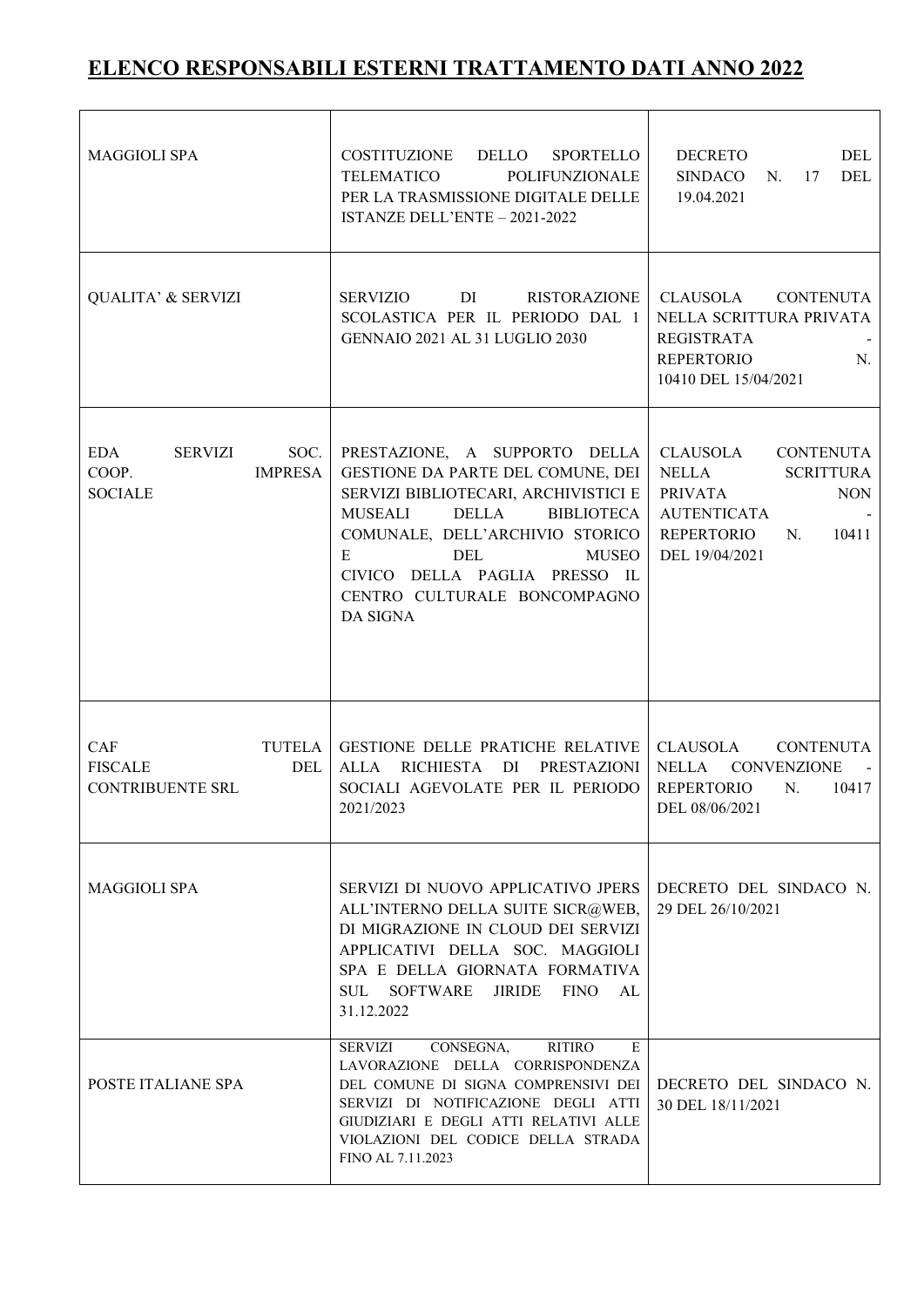| <b>AVV. GIURI MARCO</b>                                                                                              | AFFIDAMENTO DEL SERVIZIO DI DATA<br>PROTECTION OFFICER (DPO) PER IL<br>COMUNE DI SIGNA IN ATTUAZIONE DEL<br>REGOLAMENTO UE<br>N. 679 2016 (GDPR) DAL 01.11.2021 AL<br>31.12.2023                                                                                                                                                                              | DECRETO DEL SINDACO N.31<br>DEL 25/11/2021  |
|----------------------------------------------------------------------------------------------------------------------|---------------------------------------------------------------------------------------------------------------------------------------------------------------------------------------------------------------------------------------------------------------------------------------------------------------------------------------------------------------|---------------------------------------------|
| <b>MAGGIOLI SPA</b>                                                                                                  | SIGILLO INFORMATICO E<br>SERVIZI CONNESSI IN APPLICAZIONE<br>DELLE LINEE GUIDA AGID<br>SULLA FORMAZIONE,<br><b>GESTIONE</b><br>E<br><b>CONSERVAZIONE DEI</b><br>DOCUMENTI AMMINISTRATIVI ANNO<br>2022                                                                                                                                                         | DECRETO DEL SINDACO N. 1<br>DEL 10/01/2022  |
| <b>MAGGIOLI SPA</b>                                                                                                  | SERVIZIO<br>DI 1<br>MANUTENZIONE<br>ORDINARIA, AGGIORNAMENTO ED<br>ASSISTENZA AI PROGRAMMI E AI<br>SOFTWARE APPLICATIVI<br>MAGGIOLI IN USO PRESSO VARI UFFICI<br>COMUNALI OLTRE AL<br>SERVIZIO DI INTERFACCIAMENTO CON<br>LA APP IO ED<br>ALL'AUMENTO DELLO SPAZIO<br><b>PER</b><br>L'ARCHIVIAZIONE IN<br>CONSERVAZIONE SOSTITUTIVA PER GLI<br>ANNI 2022-2023 | DECRETO DEL SINDACO N. 3<br>DEL 12/01/2022  |
| ADS SPA                                                                                                              | DEL<br><b>RINNOVO</b><br><b>SERVIZIO</b><br>DI<br>MIGRAZIONE IN CLOUD DEI SERVIZI<br>APPLICATIVI DELLA SOC. ADS ANNO<br>2022                                                                                                                                                                                                                                  | DECRETO DEL SINDACO N. 4<br>DEL 12/01/2022  |
| CONSIAG SERVIZI COMUNI SRL                                                                                           | CONVENZIONE QUADRO PER LA<br>DISCIPLINA DELLE MODALITA' DI<br>ACCESSO E CONSULTAZIONE DELLA<br><b>BANCA DATI ANAGRAFICA</b><br><b>INFORMATIZZATA</b><br>DEL<br><b>COMUNE</b><br>SOTTOSCRITTA IN DATA 14/01/2022                                                                                                                                               | DECRETO DEL SINDACO N. 5<br>DEL 18/01/2022  |
| <b>COMANDANTE</b><br><b>NUCLEO</b><br><b>OPERATIVO</b><br><b>DELLA</b><br>COMPAGNIA CARABINIERI DI<br><b>FIRENZE</b> | VISUALIZZAZIONE DELLE IMMAGINI                                                                                                                                                                                                                                                                                                                                | DECRETO DEL SINDACO N. 8<br>DEL 24/01/2022  |
| PA DIGITALE SPA                                                                                                      | <b>RINNOVO</b><br>DEI<br><b>SERVIZI</b><br>DI<br>PROTOCOLLAZIONE<br>AUTOMATICA FUNZIONALITÀ<br>WS<br>PROTOCOLLODM PER IL PERIODO DAL<br>01/01/2022 AL 31/12/2022 E COBIOAPP PER<br>IL PERIODO DAL 01/07/2022 AL 31/12/2022                                                                                                                                    | DECRETO DEL SINDACO N.<br>13 DEL 28/03/2022 |